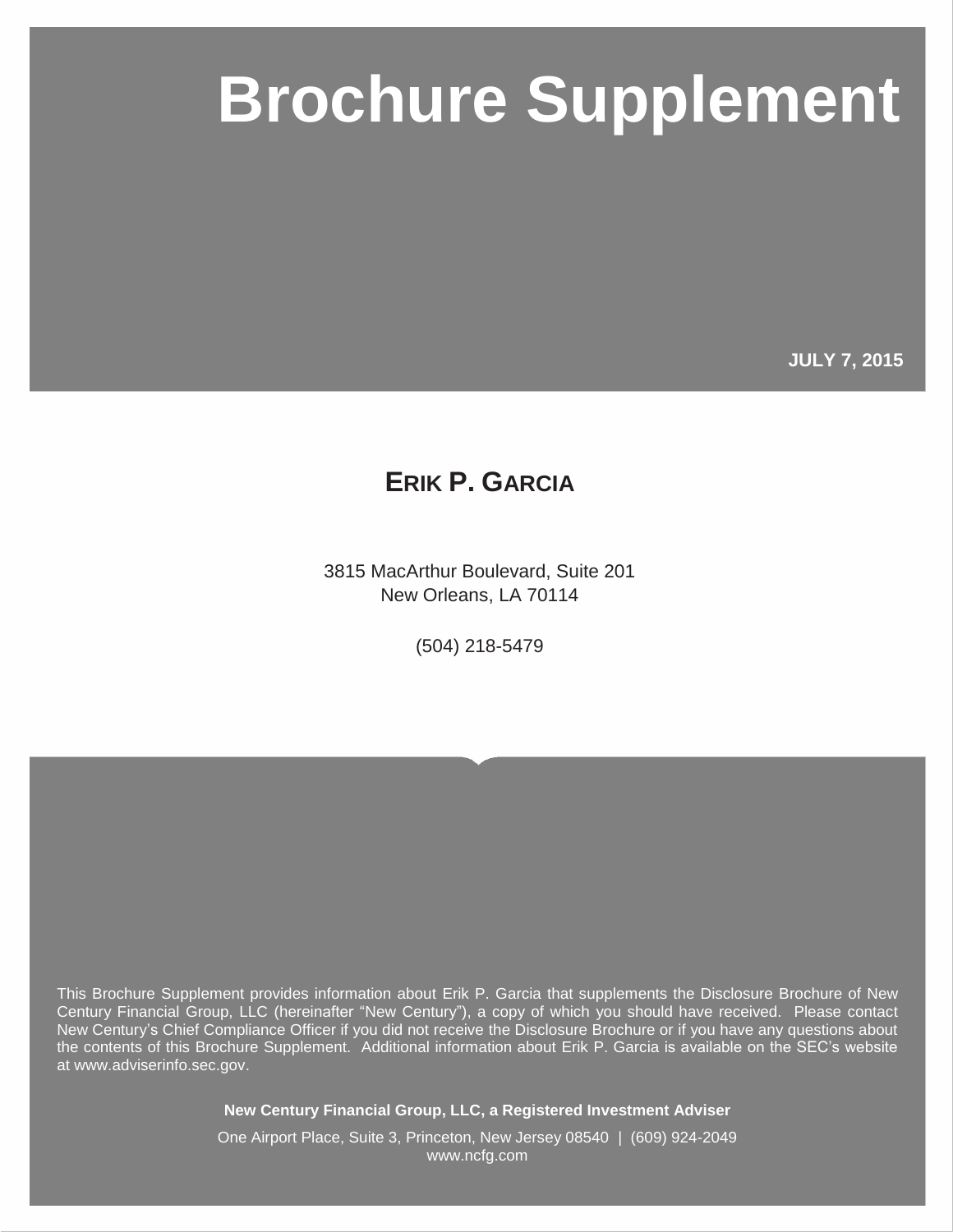# **Item 2. Educational Background and Business Experience**

Born 1979

#### **Post-Secondary Education**

Tulane University – A.B. Freeman School of Business │ B.A., Management │ 2001

#### **Recent Business Background**

New Century Financial Group, LLC │ Investment Adviser Representative │ July 2015– Present Royal Alliance Associates, Inc. │ Registered Representative │June 2015 – Present Garcia Insurance Services │ Owner and Agent │ January 2010 – Present Garcia Financial Group │ Owner │ August 2008 - Present The Leaders Group │ Registered Representative │ August 2008 – June 2015

# **Item 3. Disciplinary Information**

New Century is required to disclose information regarding any legal or disciplinary events material to a client's evaluation of Erik P. Garcia. New Century has no information to disclose in relation to this Item.

#### **Item 4. Other Business Activities**

New Century is required to disclose information regarding any investment-related business or occupation in which Erik P. Garcia is actively engaged.

#### **Registered Representative of a Broker-Dealer**

Erik P. Garcia is a registered representative of Royal Alliance Associates, Inc. ("*Royal*"), an SEC registered broker-dealer and member of FINRA. In addition to fee based advisory services, Erik P. Garcia, in his individual capacity as a registered representative, may provide securities brokerage services and implement securities transactions under a separate commission based arrangement. Erik P. Garcia may be entitled to a portion of the brokerage commissions paid to *Royal.* He may also be entitled to a portion of any ongoing distribution or service ("trail") fees from the sale of mutual funds.

A potential conflict of interest exists in that a registered representative may recommend the purchase of securities and receive commissions or other additional compensation as a result. In these situations, there may be an incentive to recommend investment products based on compensation received rather than on the client's needs. New Century has procedures in place to ensure that all recommendations are made in the best interest of clients regardless of any additional compensation earned. For accounts